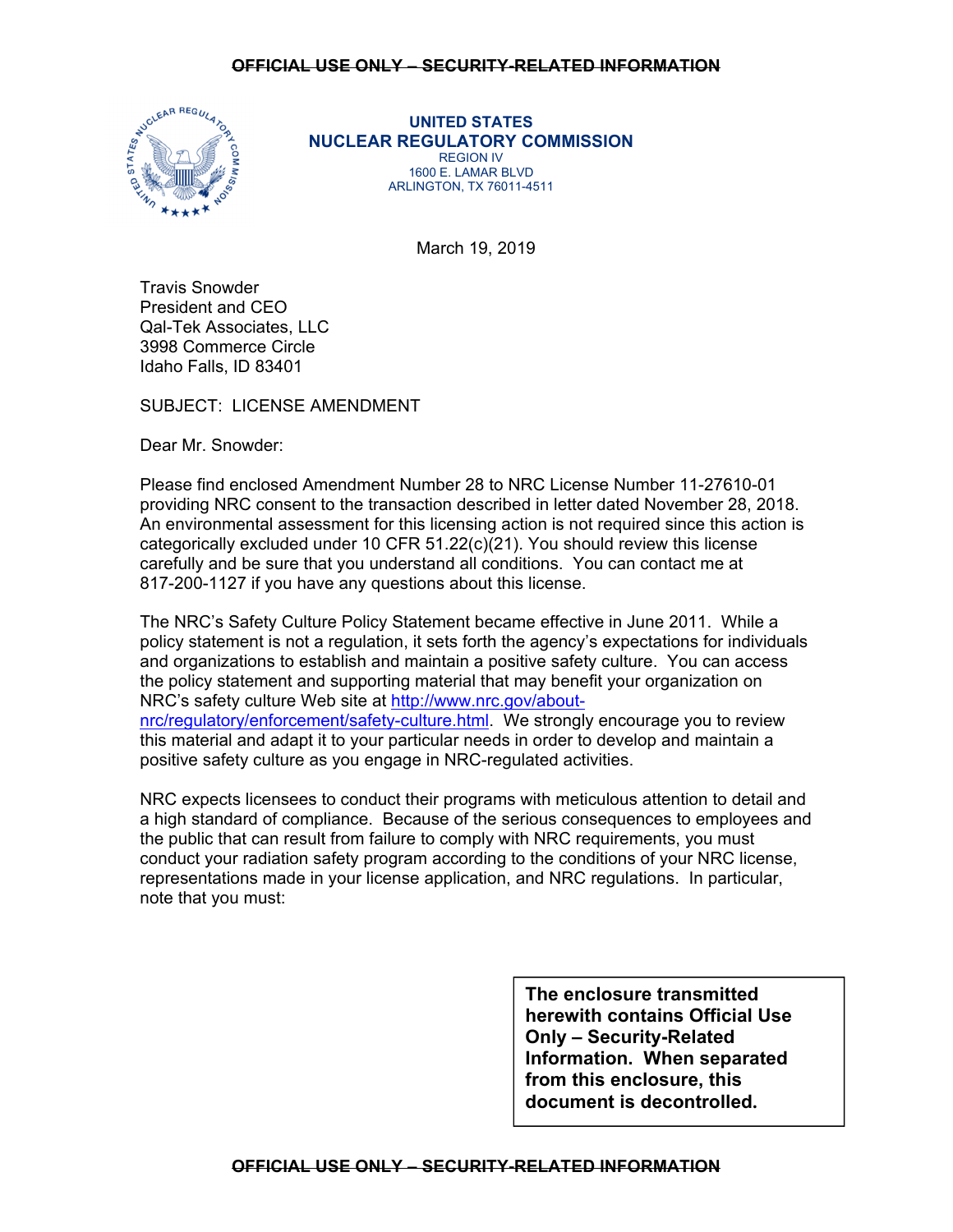## T. Snowder  $-2$ -

- 1. Operate by NRC regulations 10 CFR Part 19, "Notices, Instructions and Reports to Workers: Inspection and Investigations," 10 CFR Part 20, "Standards for Protection Against Radiation," and other applicable regulations.
- 2. Notify NRC in writing of any change in mailing address.
- 3. By 10 CFR 30.36(d) and/or license condition, notify NRC, promptly, in writing, and request termination of the license:
	- a. When you decide to terminate all activities involving materials authorized under the license whether at the entire site or any separate building or outdoor area;
	- b. If you decide not to acquire or possess and use authorized material; or
	- c. When no principal activities under the license have been conducted for a period of 24 months.
- 4. Request and obtain a license amendment before you:
	- a. Change Radiation Safety Officers;
	- b. Order byproduct material in excess of the amount, radionuclide or form authorized on the license;
	- c. Add or change the areas or address(es) of use identified in the license application or on the license; or
	- d. Change the name or ownership of your organization.
- 5. Submit a complete renewal application or termination request at least 30 days before the expiration date on your license. You will receive a reminder notice approximately 90 days before the expiration date. Possession of radioactive material after your license expires is a violation of NRC regulations.

In addition, please note that NRC Form 313 requires the applicant, by signature, to verify that the applicant understands that all statements contained in the application are true and correct to the best of the applicant's knowledge. The signatory for the application should be the licensee or certifying official rather than a consultant. Since the NRC also accepts a letter requesting amendment of an NRC license, the signatory for such a request should also be the licensee or certifying official rather than a consultant.

NRC will periodically inspect your radiation safety program. Failure to conduct your program according to NRC regulations, license conditions, and representations made in your license application and supplemental correspondence with NRC may result in enforcement action against you. This could include issuance of a notice of violation; imposition of a civil penalty; or an order suspending, modifying, or revoking your license

## **OFFICIAL USE ONLY – SECURITY-RELATED INFORMATION**